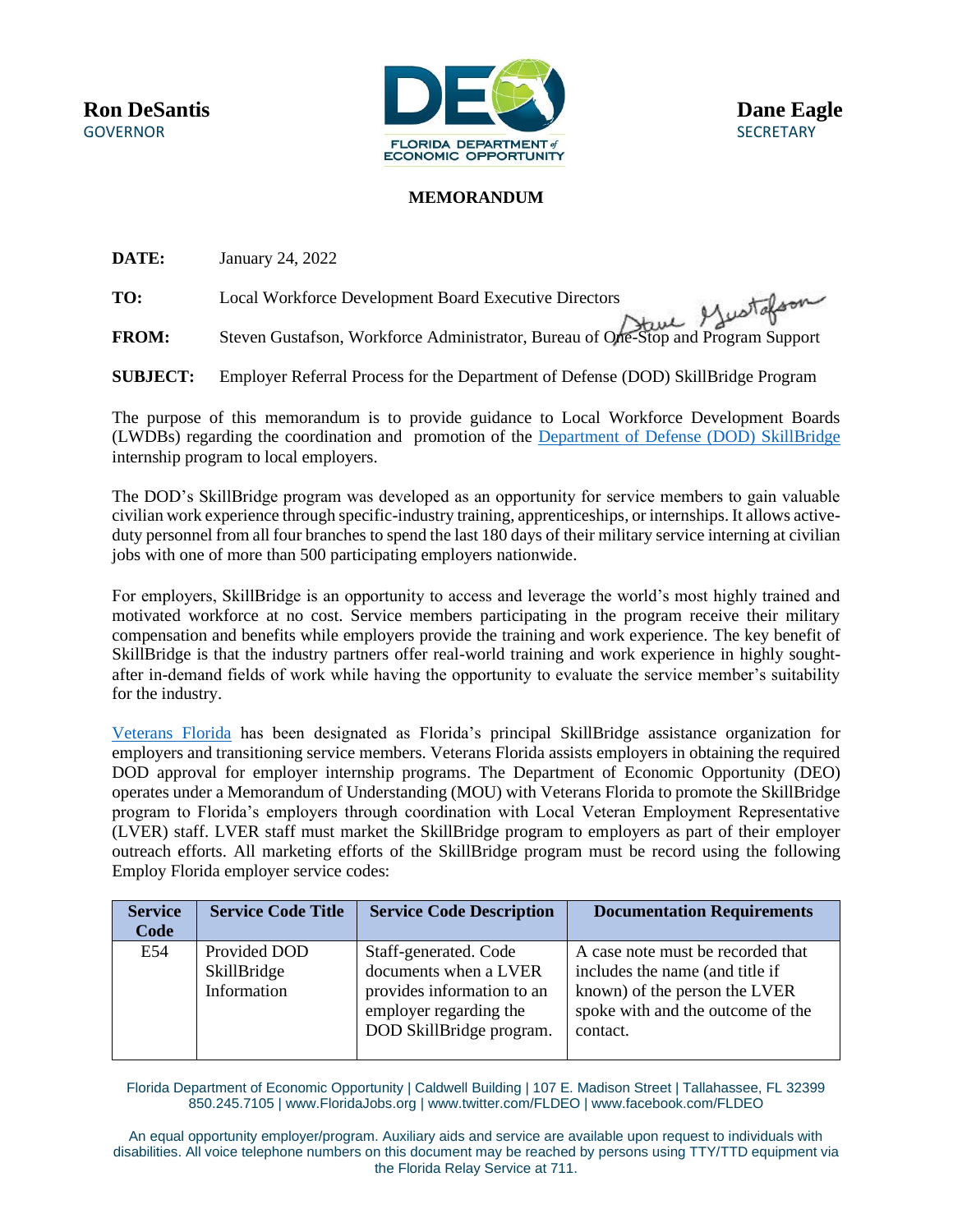|  | Note: Employer             | Example:                             |
|--|----------------------------|--------------------------------------|
|  | acknowledgment is          | LVER spoke with "Name", HR           |
|  | required. This code cannot | Manager at "Business                 |
|  | be recorded by sending     | Name". LVER provided "Name"          |
|  | mass emails or providing   | with information regarding the DOD   |
|  | informational packets.     | SkillBridge program. "Name" stated   |
|  |                            | she is interested in the program and |
|  |                            | would like help creating a training  |
|  |                            | plan. LVER scheduled a Zoom          |
|  |                            | meeting with "Name" for 12/2/2022    |
|  |                            | at 10:00am to assist.                |

For employers to receive approval to participate in the SkillBridge program, they must create a training plan consisting of a description of the duties and responsibilities to be performed by each internship position. Once created, employers should submit their training plans to the LVER in their local area for review. LVER staff may offer to assist employers with creating training plans.

Employer training plans may be submitted to the DEO State Veterans Program Office, along with the employer's name, address, phone number, and point of contact, through email at [VETS@deo.myflorida.com.](mailto:VETS@deo.myflorida.com) The DEO State Veterans Program Office will provide a preliminary review of the training plan and, if approved, forward the employer's information and plan to Veterans Florida for assistance in obtaining DOD approval. Upon submission of a SkillBridge application to the DEO State Veterans Program Office, the following Employ Florida employer service code must be recorded:

| <b>Service</b><br>Code | <b>Service Code Title</b>                   | <b>Service Code Description</b>                                                                                                                                                                                                               | <b>Documentation Requirements</b>                                                                                                                                                                                                                                                                                                                                                                                                                                                                                                                                                                                                                                   |
|------------------------|---------------------------------------------|-----------------------------------------------------------------------------------------------------------------------------------------------------------------------------------------------------------------------------------------------|---------------------------------------------------------------------------------------------------------------------------------------------------------------------------------------------------------------------------------------------------------------------------------------------------------------------------------------------------------------------------------------------------------------------------------------------------------------------------------------------------------------------------------------------------------------------------------------------------------------------------------------------------------------------|
| E55                    | Developed DOD<br>SkillBridge<br>Opportunity | Staff-generated. Documents<br>when LVER staff submits<br>an employer SkillBridge<br>application and training<br>plan to the DEO State<br>Veterans Program Office<br>for assistance in obtaining<br>DOD approval for program<br>participation. | A case note must be recorded to<br>confirm that a SkillBridge training<br>plan and application were submitted<br>to the DEO State Veterans Program<br>Office. Case note should include the<br>employer's name, point of contact,<br>title of position developed, and date<br>submitted.<br>Example:<br>LVER assisted "Name", HR<br>Manager at "Business Name", with<br>the development and submission of a<br>SkillBridge training plan for a<br>Mechanic opportunity. The<br>application, training plan, and<br>employer's information were<br>submitted to the DEO State Veterans<br>Program Office for DOD program<br>participation and approval on<br>12/20/21. |

Florida Department of Economic Opportunity | Caldwell Building | 107 E. Madison Street | Tallahassee, FL 32399 (850) 245.7105 [| www.FloridaJobs.org](http://www.floridajobs.org/) | [www.Twitter.com/FLDEO](http://www.twitter.com/FLDEO) | [www.Facebook.com/FLDEO](http://www.facebook.com/FLDEO)

An equal opportunity employer/program. Auxiliary aids and service are available upon request to individuals with disabilities. All voice telephone numbers on this document may be reached by persons using TTY/TTD equipment via the Florida Relay Service at 711.